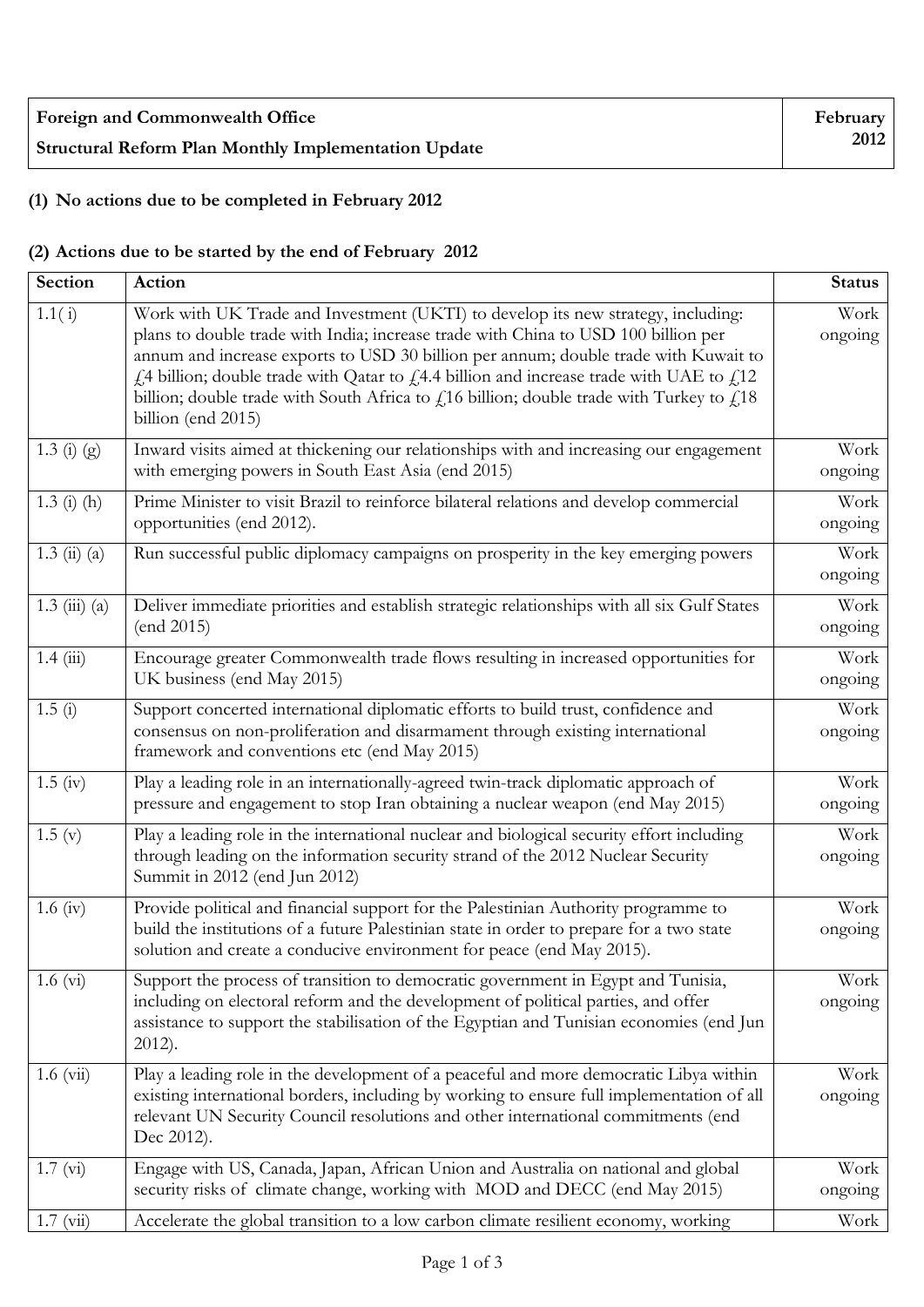|                 | with EU institutions and partners (end May 2015)                                                                                                                                                                                                                                                                                         | ongoing         |
|-----------------|------------------------------------------------------------------------------------------------------------------------------------------------------------------------------------------------------------------------------------------------------------------------------------------------------------------------------------------|-----------------|
| 1.9(i)          | Contribute to the early expansion of the UN Security Council (end Dec 2012)                                                                                                                                                                                                                                                              | Work<br>ongoing |
| 2.1(i)          | Work with international partners and the Afghan Government on the transition of<br>security from ISAF to Afghan security forces by the end of 2014. Attend NATO<br>Summit and commit to a way forward on transition, with the first phase beginning in<br>early 2011 (end Dec 2014)                                                      | Work<br>ongoing |
| $2.1$ (iii)     | Work with ISAF partners to encourage all to stay the course, maintaining a force<br>presence in Afghanistan during the transition process, and contributing to building the<br>capacity of Afghan security forces (end Dec 2014)                                                                                                         | Work<br>ongoing |
| $2.2$ (i) (b)   | Begin to provide monthly written updates to Parliament, including reports on progress<br>in the implementation of Kabul and London commitments (end May 2015)                                                                                                                                                                            | Work<br>ongoing |
| $2.3$ (i) (b)   | The British Pakistan Foundation helps to deliver stronger people to people links<br>between the UK and Pakistan (end May 2015)                                                                                                                                                                                                           | Work<br>ongoing |
| 2.3(i) I        | Set up and implement a programme of regular contacts, including visits, between the<br>PM and other Minsters with their Pakistani counterparts (end May 2015)                                                                                                                                                                            | Work<br>ongoing |
| $2.3$ (i) (d)   | Support Pakistan's efforts to implement a package of reforms agreed with the<br>International Financial Institutions (end May 2015)                                                                                                                                                                                                      | Work<br>ongoing |
| $2.3$ (i) (e)   | Enhance practical co-operation through the UK/Pakistan CT Joint Working Group<br>(end May 2015)                                                                                                                                                                                                                                          | Work<br>ongoing |
| 4.1 $(i)$ $(a)$ | Political and practical support to Croatia in fulfilling necessary accession criteria in 2011<br>to enable accession negotiations to close (end May 2015)                                                                                                                                                                                | Work<br>ongoing |
| 4.1 $(i)$ I     | Support steady progress in Iceland's EU accession negotiations, encourage the<br>Icelandic authorities to develop and maintain necessary reforms end commercial<br>whaling and resolve Icesave (end May 2015)                                                                                                                            | Work<br>ongoing |
| $4.1(i)$ (d)    | Support an EU future for the Western Balkans region, once clear membership criteria<br>are met. Support and encourage countries in the region to deliver reforms including<br>through the EU accession process; focussing on stability, democracy rule of law,<br>reconciliation, continued resolution of conflict legacy (end May 2015) | Work<br>ongoing |
| 4.3(i)          | Seek tough and effective EU engagement on Iran (end May 2015)                                                                                                                                                                                                                                                                            | Work<br>ongoing |
| $4.3 \ (iii)$   | Work to promote stability in the Western Balkans (end May 2015)                                                                                                                                                                                                                                                                          | Work<br>ongoing |
| 4.3 (iv) (a)    | Ensuring that 10% of EAS Assistant Director and above positions are filled by British<br>nationals (end Dec 2013)                                                                                                                                                                                                                        | Work<br>ongoing |
| 4.3 (iv) (b)    | Influence EAS policies to ensure they support UK security and prosperity the EAS<br>only acts where mandated to do so by Treaties (end Dec 2013)                                                                                                                                                                                         | Work<br>ongoing |
| 4.4 (i) (a)     | Implement the EU Energy Third Package effectively (end May 2015)                                                                                                                                                                                                                                                                         | Work<br>ongoing |
| 4.4(i)          | Work with the Treasury to ensure that the next EU Financial Perspectives reflect<br>Britain's views and take account of economic circumstances (end Dec 2012)                                                                                                                                                                            | Work<br>ongoing |
| 4.4 (iv)        | Ensure that the British perspective is reflected in EU institutions by increasing the<br>number of British citizens entering EU institutions (end Jun 2012)                                                                                                                                                                              | Work<br>ongoing |
| 5.1(i)          | Align the work of the British Council and the BBC World Service with this programme                                                                                                                                                                                                                                                      | Work            |